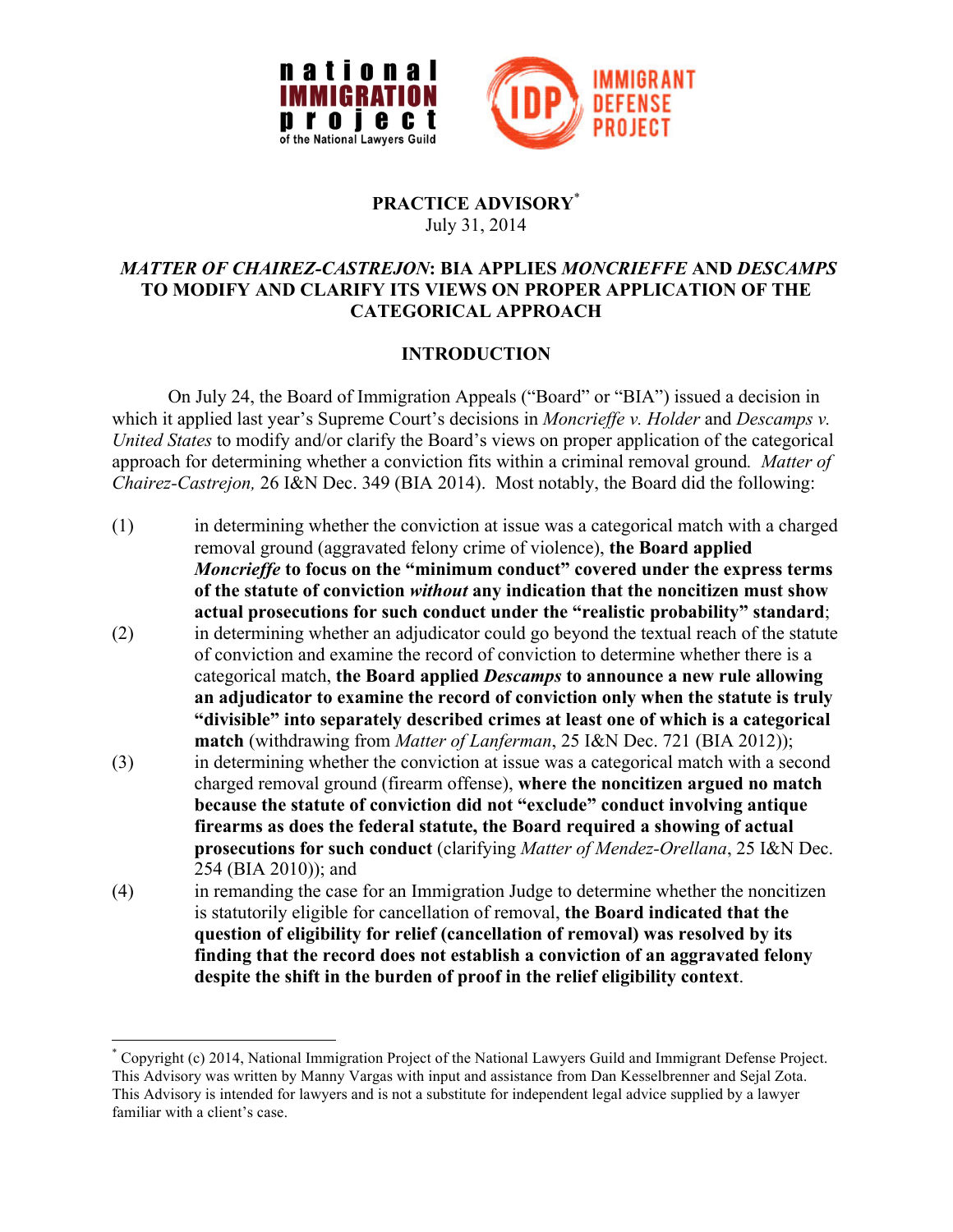This advisory describes the above developments in the BIA's view of proper application of the categorical approach in the sections below relating to (1) minimum conduct test; (2) divisibility; (3) realistic probability standard; and (4) relief eligibility burden of proof. The advisory is meant to supplement and update the discussion of these concepts in last year's advisories on the *Moncrieffe* and *Descamps* decisions. *See Moncrieffe v. Holder*: Implications for Drug Charges and Other Issues Involving the Categorical Approach (May 2, 2013) ("Moncrieffe Advisory") and *Descamps v. United States* and the Modified Categorical Approach (July 17, 2013) ("Descamps Advisory"), which are available along with other relevant legal resources at the following website pages:

http://immigrantdefenseproject.org/resources/legal-resources http://www.nationalimmigrationproject.org/publications.htm.

\* \* \*

#### **1. MINIMUM CONDUCT TEST**

In *Matter of Chairez-Castrejon*, the Board first determined whether or not the respondent's conviction for felony discharge of a firearm under section 76-10-508.1 of the Utah penal code constituted a "crime of violence" for aggravated felony deportability purposes. Applying *Moncrieffe*, the Board stated: "To determine whether the respondent's offense qualifies as an aggravated felony, we employ the 'categorical approach,' which requires us to focus on the *minimum conduct* that has a realistic probability of being prosecuted under section 76-10-508.1 of the Utah Code, rather than on the facts underlying the respondent's particular violation of that statute." 26 I&N Dec. at 351 (emphasis added).

Applying the "minimum conduct" test, the Board looked at the entire range of conduct covered under the Utah statute and found that subsection (a) ("the actor discharges a firearm in the direction of any person or persons, knowing or having reason to believe that any person may be endangered by the discharge of the firearm") covered conduct falling outside the crime of violence definition because it "does not have as an element the deliberate 'use' of violent physical force" but rather "can be proven by reference to reckless conduct." *Id*. It thus found that the respondent's conviction could not categorically be deemed an aggravated felony under 18 U.S.C. § 16(a) or 16(b). It is significant that the Board correctly applied the minimum conduct test to the "risk-based" definition in § 16(b). Prior to *Moncrieffe* and *Descamps*, some courts had looked only to "typical conduct," and not the minimum conduct in assessing the risk under the "ordinary case" analysis in *James v. United States*, 550 U.S. 192, 196 (2007). *See, e.g*., *United States v. Ramos-Medina*, 706 F.3d 932, 938 (9th Cir. 2013) (excluding the minimum conduct of privileged entry burglary in determining that California residential burglary is a crime of violence).

Notably, the Board did not review Utah case law to determine - or indicate that the noncitizen was required to show - that Utah has prosecuted persons for violations of the statute involving only reckless conduct. It was sufficient that the terms of the statute expressly covered such conduct to find that the statute was overbroad. *See* 26 I&N Dec. at 351-52.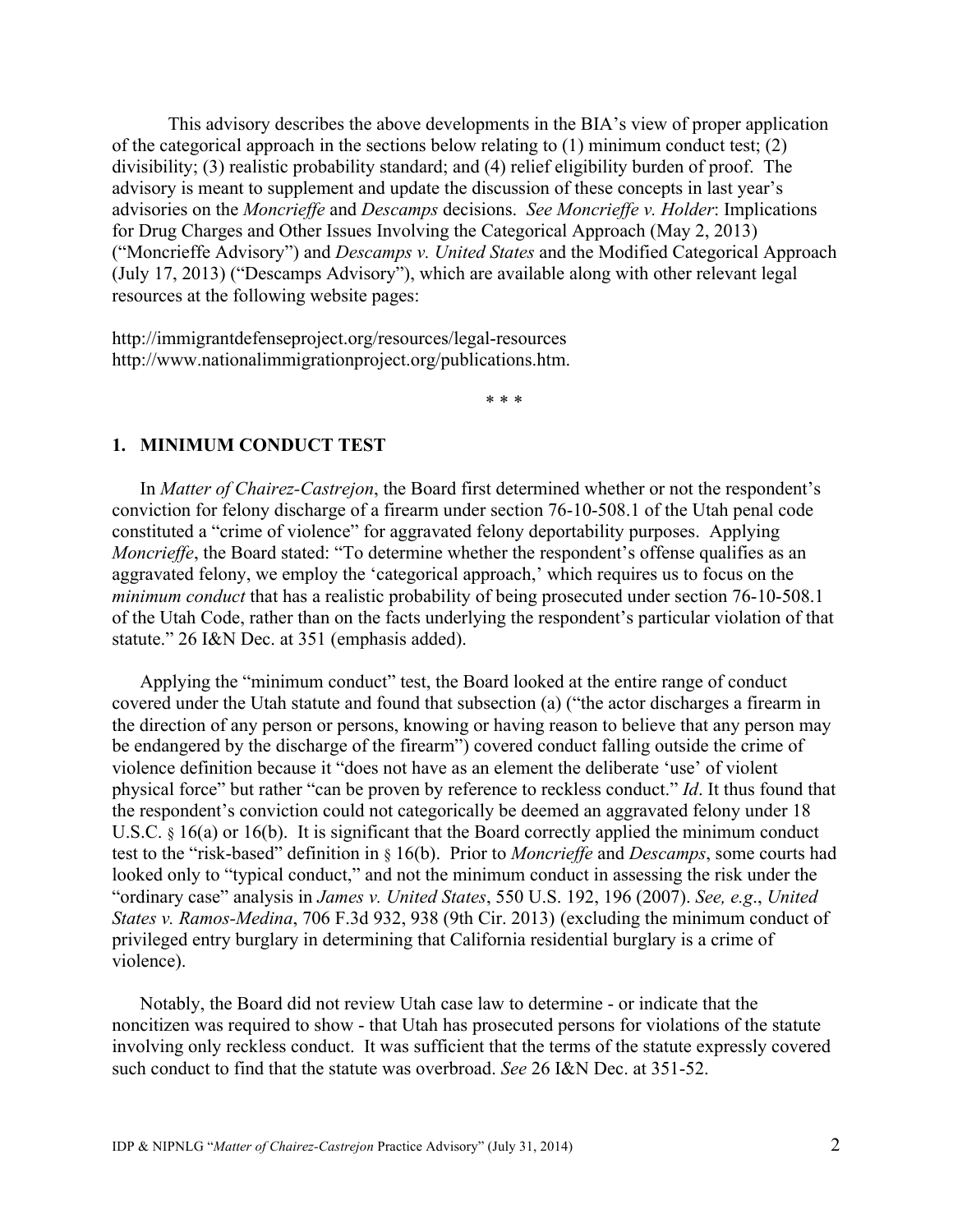For further discussion of the helpful potential broader implications of the categorical approach minimum conduct test as enunciated in *Moncrieffe*, *see* Moncrieffe Advisory at 12-14.

## **2. DIVISIBILITY**

After determining that the respondent's conviction under section 76-10-508.1 could not categorically be deemed an aggravated felony, the Board then went on to determine whether the statute of conviction was divisible into separately described crimes at least one of which categorically falls within the crime of violence aggravated felony ground. 26 I&N Dec. at 352- 355. If so, this would permit the factfinder to examine the record of conviction to determine removability under what is known as the "modified categorical approach."

The Board found that the Immigration Judge had properly applied a modified categorical inquiry to identify under which separately enumerated subsection of the Utah statute of conviction the respondent was convicted. *Id.* at  $352<sup>1</sup>$  However, the Board disagreed with the Immigration Judge that such subsection was further divisible because it "disjunctively enumerated intent, knowledge, and recklessness as alternative mental states." *Id.* at 352. The Board said that, while the Immigration Judge's analysis was consistent with the Board's broad view of divisibility in *Matter of Lanferman*, 25 I&N Dec. 721, 727 (statute is divisible whenever its elements "could be satisfied either by removable or non-removable conduct"), this interpretation is not consistent with the stricter approach to divisibility announced by the Supreme Court in *Descamps*. 26 I&N Dec. at 352-353. The Board thus withdrew from its reasoning in *Matter of Lanferman*, and found that, under *Descamps*, <sup>2</sup> a criminal statute is divisible only it if it lists multiple discrete offenses as enumerated alternatives, or lists disjunctive sets of "elements" that in certain combinations can support a conviction, and at least one of those listed offenses or combinations of disjunctive elements is a categorical match to the criminal removal ground. *Id.* at 353.

#### **What is an Element?**

Critical to its conclusion that the Utah statute at issue in the *Chairez-Castrejon* case was not divisible under *Descamps* as to its alternative mental states was that the Board adopted and

*Id.* at 354 (citations omitted).

 <sup>1</sup> Interestingly, the Board did not look to Utah law to see whether the statutory subsections were means or elements of a distinct offense, which the holding of *Chairez-Castrejon* generally requires. *See, infra,* "What is an Element."

<sup>2</sup> The Board, rejecting the argument of the Department of Homeland Security (DHS) that *Descamps* is not applicable because that case arose in the criminal context, stated that "we cannot agree that we have the flexibility to apply *Matter of Lanferman* in this case to the extent that it is inconsistent with our understanding of the Supreme Court's approach to divisibility in *Descamps.*" 26 I&N Dec. at 353. The Board further stated:

The Federal courts have not accorded deference to our application of divisibility, particularly given that *Descamps* itself makes no distinction between the criminal and immigration contexts and the circuit courts have held that the approach to statutory divisibility announced there applies in removal proceedings in the same manner as in criminal sentencing proceedings. *. . .* We therefore conclude that we do not have the authority to continue to apply our divisibility analysis in *Matter of Lanferman*, and we withdraw from that decision to the extent that it is inconsistent with *Descamps*.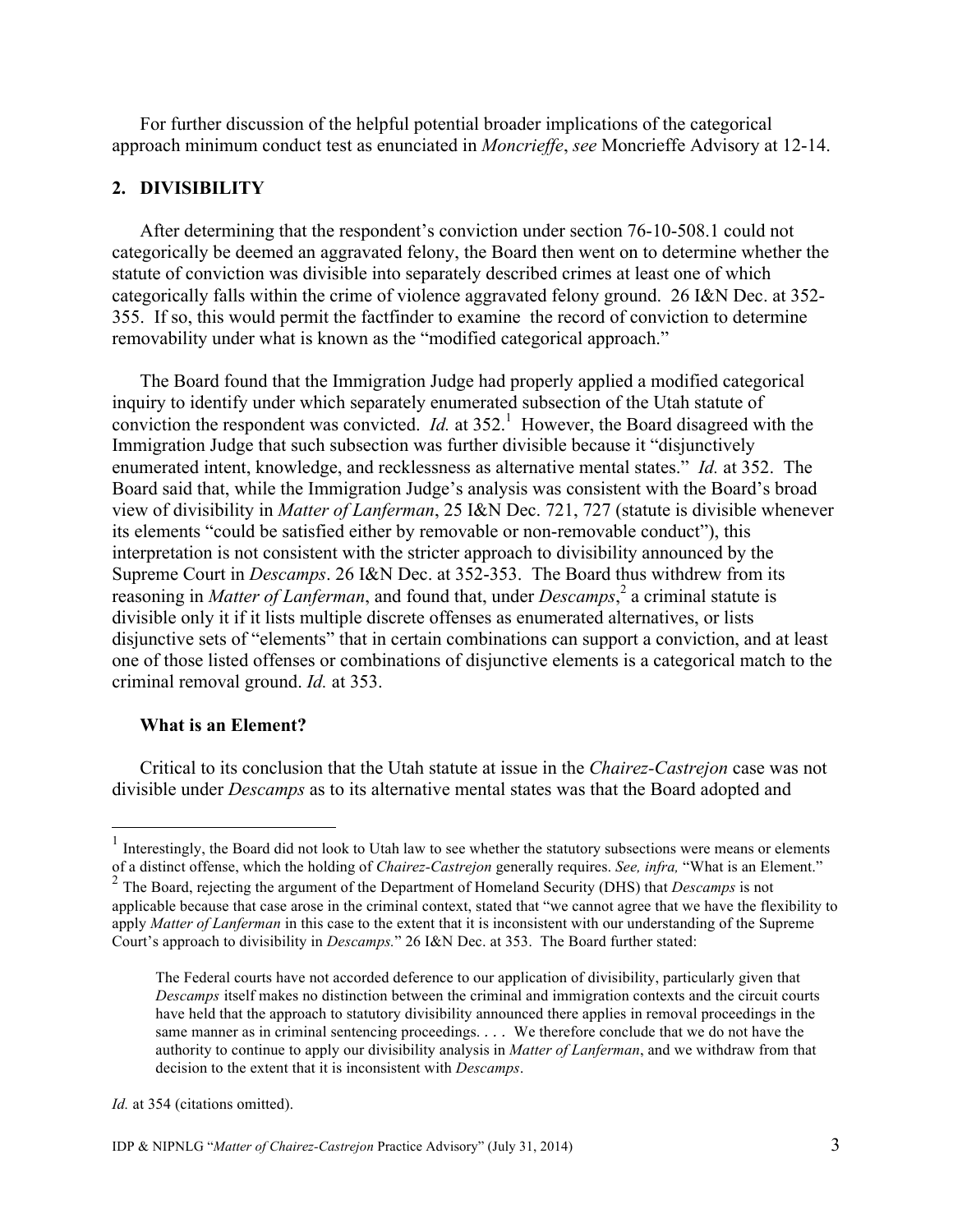applied the *Descamps* reasoning that an offense's "elements" are only those facts that a jury must find "'unanimously and beyond a reasonable doubt.'" *Id.* at 353 (quoting *Descamps* at 2288). The Board explained:

Under *Descamps*, section 76-10-508.1(1)(a) of the Utah Code can be "divisible" into three separate offenses with distinct mens rea only if Utah law requires jury unanimity regarding the mental state with which the accused discharged the firearm. . . . If Utah does not require such jury unanimity, then it follows that intent, knowledge, and recklessness are merely alternative "means" by which a defendant can discharge a firearm, not alternative "elements" of the discharge offense. . . . We are not aware of any case directly addressing the issue of jury unanimity in the context of a prosecution under section 76-10-508.1. However, in the context of seconddegree murder, the Utah Supreme Court has not required jury unanimity where the single crime can be committed in any of three separate manners, each with a different mens rea. *. . .* The lack of Utah authority expressly requiring jury unanimity with respect to the mens rea underlying a violation of section 76-10-508.1, coupled with the Utah Supreme Court's suggestive determination that such unanimity is not required in seconddegree murder cases, indicates that section 76-10-508.1 may not be divisible into three offenses with distinct mens rea, or at least that the law is unclear on this point. Because the issue before us involves removability, an issue on which the DHS bears the burden of proof, and the DHS has not come forward with any authority to establish the statute's divisibility, we conclude that the Immigration Judge was not authorized to consult the respondent's conviction record in order to determine which mental state he possessed.

*Id.* at 354-355 (citations omitted).

The Board's focus on the distinction between those alternative statutory factors that are true "elements," which must be specifically proven by juror unanimity, $\frac{3}{2}$  and those factors that merely represent different "means" of committing one offense, is significant. This means that a statute should not be found divisible permitting the adjudicator to look at the record of conviction unless the statute is truly divisible into at least one separately enumerated discrete offense or combination of "elements" set forth disjunctively that can separately support conviction.<sup>4</sup> The practitioner should thus look to case law, jury instructions, and others sources of law in the convicting jurisdiction to determine whether that jurisdiction treats the alternative facts set forth in the statute of conviction as true "elements" or whether they instead represent "means" that need not be specifically proven by juror unanimity.

#### **Burden on the Government**

That the BIA required the DHS to make an affirmative showing that a statute is divisible before permitting a factfinder to examine the record of conviction is also significant. This should mean that if the law of the convicting jurisdiction is not clear on the elements v. means distinction, as the Board found with respect to the Utah offense at issue in *Chairez-Castrejon*, the statute should be found to be indivisible and a mismatch with the ground of removal. In addition, DHS is not accustomed to this requirement and may have difficulty complying

<sup>&</sup>lt;sup>3</sup> The Board noted that, in those jurisdictions that do not require juror unanimity, the "elements" are comprised of those facts about which the jury was required to agree by whatever vote was required to convict in the pertinent jurisdiction. *Id.* at 353, n.2.

<sup>4</sup> Practitioners should be aware that the Board stated: "Since we are not given deference on this [divisibility] issue, going forward we are also bound to apply divisibility consistently with the individual circuits' interpretation of divisibility under *Descamps.*" *Id.* at 354. Therefore, practitioners should look to the law of their circuit to see if it differs in any way from the Board's approach.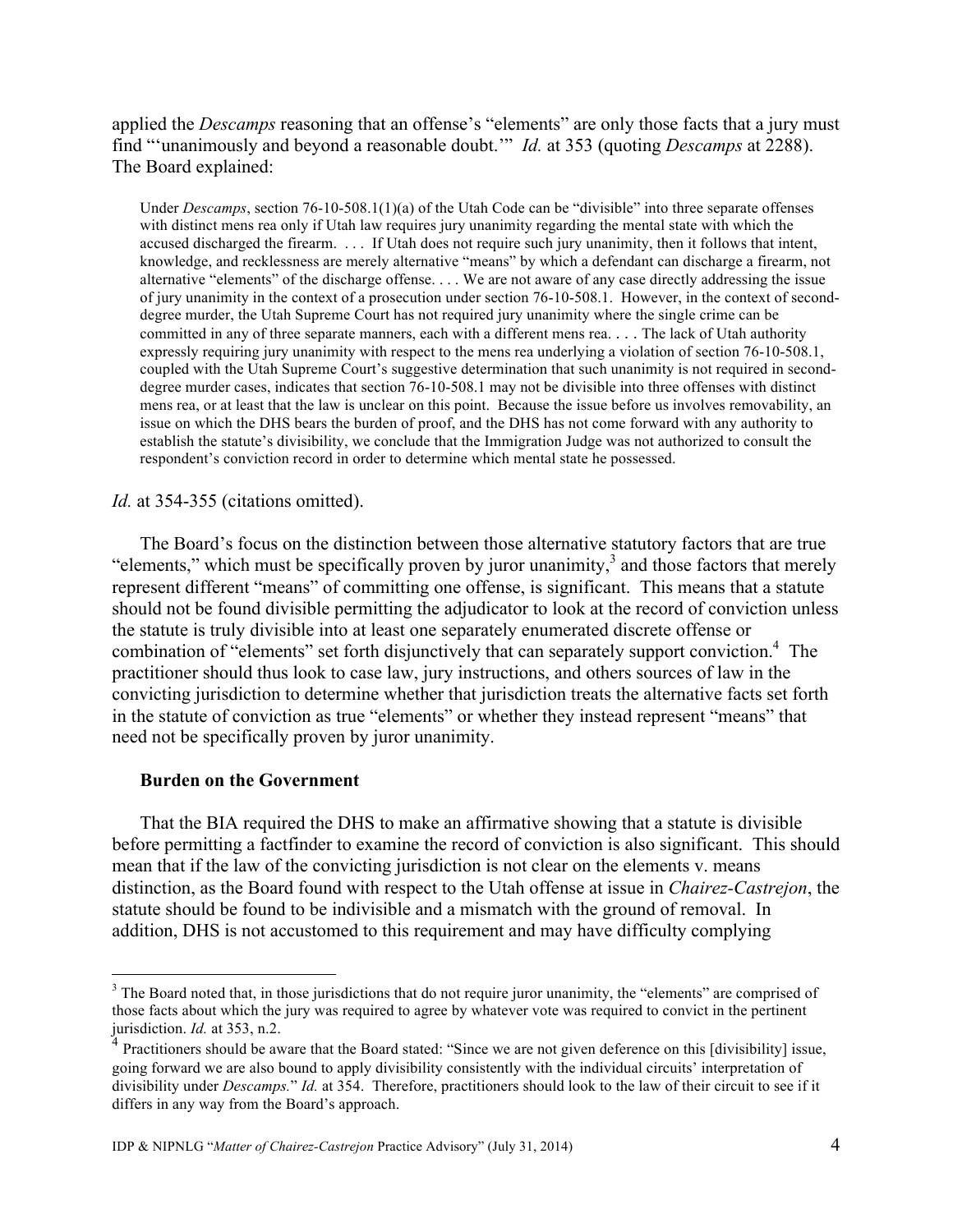immediately. This does not mean that respondent's counsel should not affirmatively research the issue, but rather that practitioners should make it a practice to hold DHS to this requirement.

### **How to Benefit?**

For further discussion of the helpful potential broader implications of the strict divisibility approach set forth in *Descamps* and adopted in *Chairez-Castrejon*, *see* Descamps Advisory at 14-17 (discussing implications for cases involving charges of sexual abuse of a minor aggravated felony deportability, firearm deportability, child abuse deportability, crime of violence aggravated felony deportability and controlled substance deportability).

The length of time it took the BIA to issue a precedent decision applying *Descamps* means that DHS and EOIR have relied on the discredited 2010 *Lanferman* decision in making many removability determinations. For a possible remedy for someone ordered removed in INA § 240 removal proceedings, see discussion in the Practice Tip below. In addition, it may be possible to raise a collateral challenge to a prior deportation in a reinstatement of removal proceeding under INA § 241 (a)(5) or in a criminal proceeding for illegal reentry under 8 U.S.C. § 1326. *See United States v. Aguilera-Rios*, 2014 WL 2723766, \*5 (9th Cir. June 17, 2014), available at http://cdn.ca9.uscourts.gov/datastore/opinions/2014/06/17/12-50597.pdf; National Immigration Project/NLG practice advisory on reinstatement.

http://nationalimmigrationproject.org/legalresources/practice\_advisories/2013-4- 29%20Reinstatement%20of%20Removal.pdf.

## **PRACTICE TIP**:

Those practitioners representing noncitizens who have already been found removable based on the discredited divisibility approach of *Matter of Lanferman* from which the Board has now withdrawn, should consider moving to reconsider and/or reopen based on *Matter of Chairez-Castrejon*. It generally is advisable to file the motion within 30 days of the removal order, or, if 30 days have passed, before the 90 day motion to reopen deadline. *See* INA §§ 240(c)(6)(B) and 240(c)(7)(C)(i); *see also* 8 C.F.R. § 103.5 (for individuals in administrative removal proceedings, providing 30 days for filing a motion to reopen or reconsider a DHS decision). If the time for filing has elapsed, motions should be filed, if at all possible, within 30 (or 90) days of *Chairez-Castrejon*, i.e., **by August 23, 2014 or by October 22, 201**4, respectively. Filing within this time period supports the argument that the statutory deadline should be equitably tolled. For further guidance on challenging prior removal orders that were based on *Lanferman*, contact the National Immigration Project or the Immigrant Defense Project.

## **3. REALISTIC PROBABILITY STANDARD**

In *Chairez-Castrejon*, the Board first referenced the requirement of a "realistic probability" that the convicting jurisdiction would apply its statute to conduct falling outside the charged removal ground during its discussion of whether the respondent's conviction under section 76- 10-508.1 was a categorical match with the crime of violence aggravated felony ground. 26 I&N Dec. at 351 ("we employ the 'categorical approach,' which requires us to focus on the minimum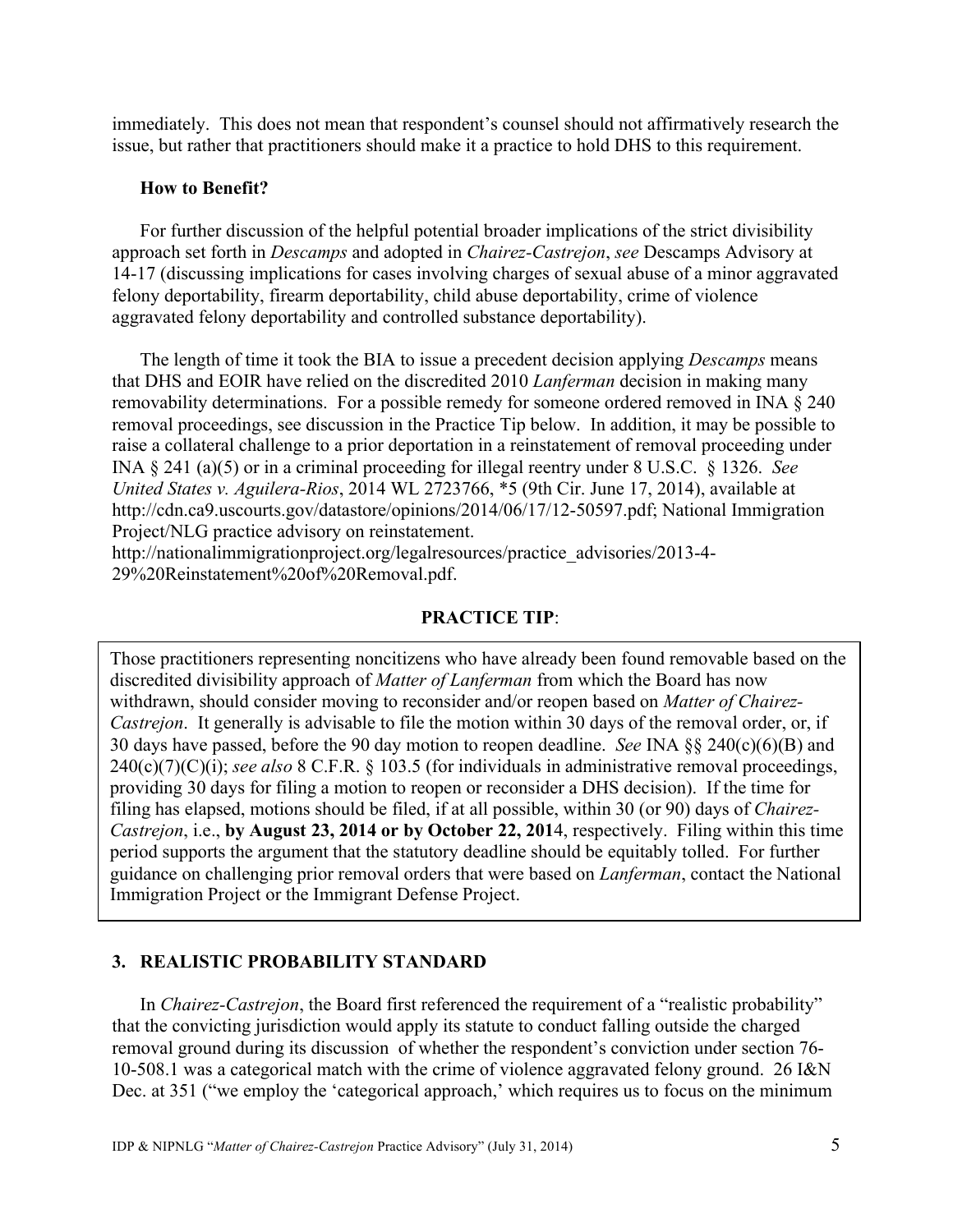conduct that has a realistic probability of being prosecuted . . ."); *see also Gonzales v. Duenas-Alvarez*, 549 U.S. 183, 193 (2007) (first enunciating "realistic probability" standard). As previously noted (see section 1 above), the Board concluded that the minimum conduct at issue – reckless conduct – precluded a finding of deportability without any discussion of Utah case law or other evidence that Utah prosecutors actually prosecute cases involving only reckless conduct. The strong implication is that no such finding or showing of actual prosecutions is required when the terms of the statute expressly cover the overbroad conduct.

After determining that the respondent's conviction did not establish removability under the aggravated felony deportation ground, however, the Board then went on to determine whether the conviction established deportability under the firearm offense deportation ground. Here, the Board took a different approach. After discussing the respondent's argument that his conviction could not be categorically deemed a firearm offense because the Utah statute does not "exclude" antique firearms as does the federal firearm definition, the Board stated: "The respondent's argument is unavailing because he has offered no support for his contention that section 76-10- 508.1 of the Utah Code is actually used to successfully prosecute individuals who unlawfully discharge 'antique firearms.'" *Id.* at 356.<sup>5</sup>

Why the different approach with respect to the antique firearm issue? Based on the Board's discussion, one possible explanation is that the respondent's argument on this issue was based on the fact that the statute of conviction did not "exclude" antique firearms, as opposed to the different situation that the Board faced with respect to the reckless conduct issue as such conduct was included within the statute under its express terms. Supporting that this was the basis for the different treatment, the Board stated: "The fact that the statute's language does not forbid a broader construction [reaching antique firearms] is not determinative." *Id.* at 358. Presumably, the situation would be different when the statute's language instead *expressly requires* a broader construction. Yet another possible explanation consistent with this understanding is that the Board considered the fact that Utah law does exclude antique firearms from other state law provisions, *see id.* at 358 ("such specific 'antique firearm' exclusions do appear in other Utah statutes"), perhaps creating some doubt for the Board that Utah would in fact prosecute persons for antique firearms under section 76-10-508.1. However, no such doubt should exist in other cases where the legislative body has included express language in a criminal statute specifically covering the conduct at issue in those cases -- e.g., knives expressly included in a definition of "weapon" in addition to firearms, reckless conduct expressly covered in addition to intentional conduct, controlled substances not on the federal schedules expressly referenced in a state drug statute -- thereby demonstrating that the legislature affirmatively decided to cover such conduct with no reason to think that the state would not enforce the law as written.

If the Board in the future were nevertheless to require a showing of actual prosecutions even where the terms of a statute of conviction expressly cover conduct outside a removal ground, such a requirement would conflict with federal court case law. *See, e.g., Ramos v. Att'y Gen*., 709 F.3d 1066, 1071-72 (11th Cir. 2013) ("Duenas–Alvarez does not require this showing when

 <sup>5</sup> To align this conclusion with prior Board precedent, the Board "clarified" its prior holding in *Matter of Mendez-Orellana*, 25 I&N Dec. 254 (BIA 2010), to make clear that a noncitizen may make such a showing not only by proving that the statute was so applied in his or her own case, but also by showing that the statute has been so applied to others. *Id.* at 356-357.